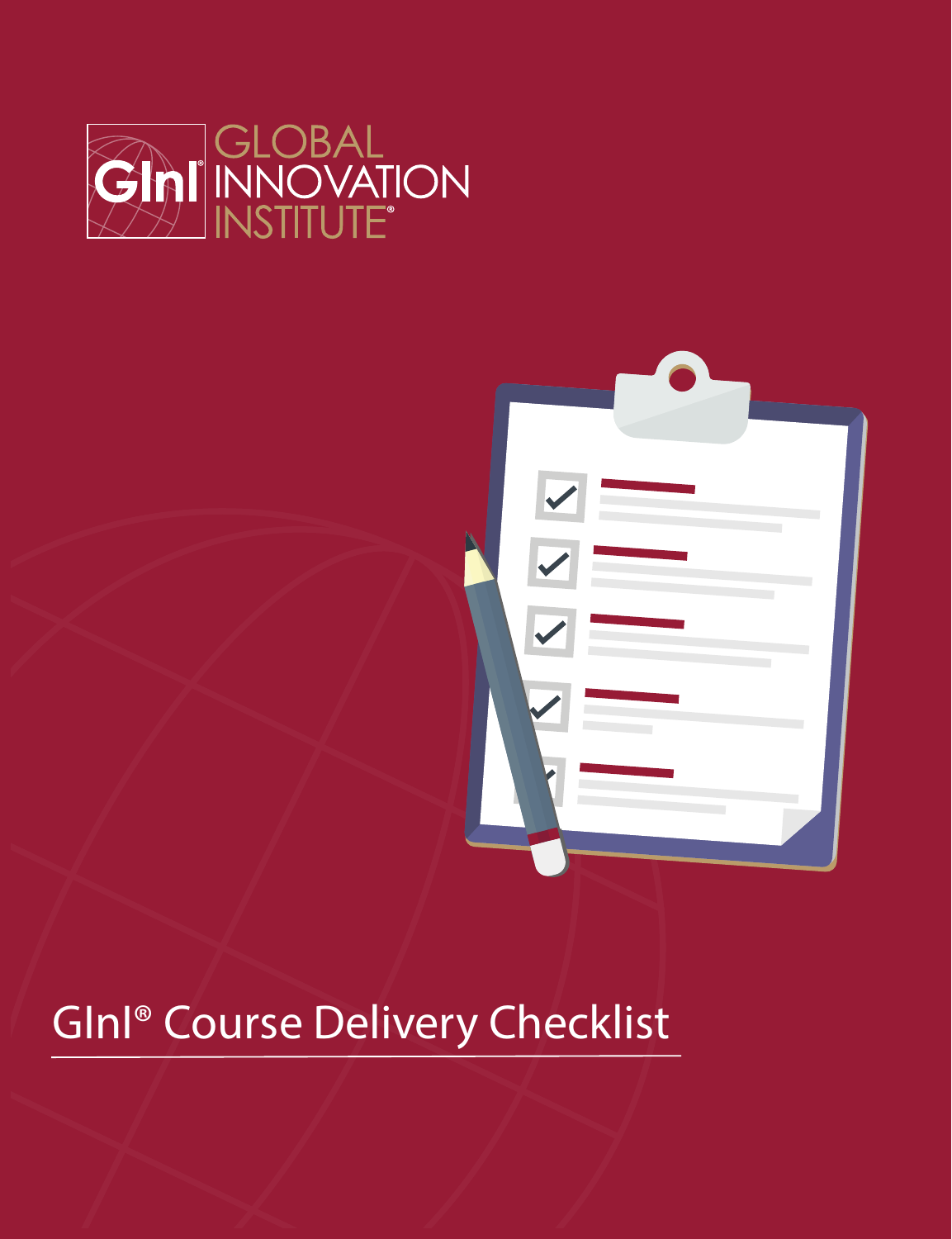

## **GInI® Course Delivery Checklist**

GInI® – the Global Innovation Institute® – operates the most comprehensive and professionally managed evidence-based innovation certification and accreditation program anywhere in the world – for both individuals and businesses.

GInI® is the only innovation certification body in the world that has employed the role delineation study process to establish its certification examinations. GInI® has likewise established a series of globally-recognized exam preparation courses designed for preparing individuals to take each certification exam.

The following series of checklists are intended to aid the GInI® Authorized Provider in determining which GInI® exam preparation courses to deliver, in preparing for and marketing the chosen courses, in actually delivering those courses, and in wrapping up each course at its conclusion.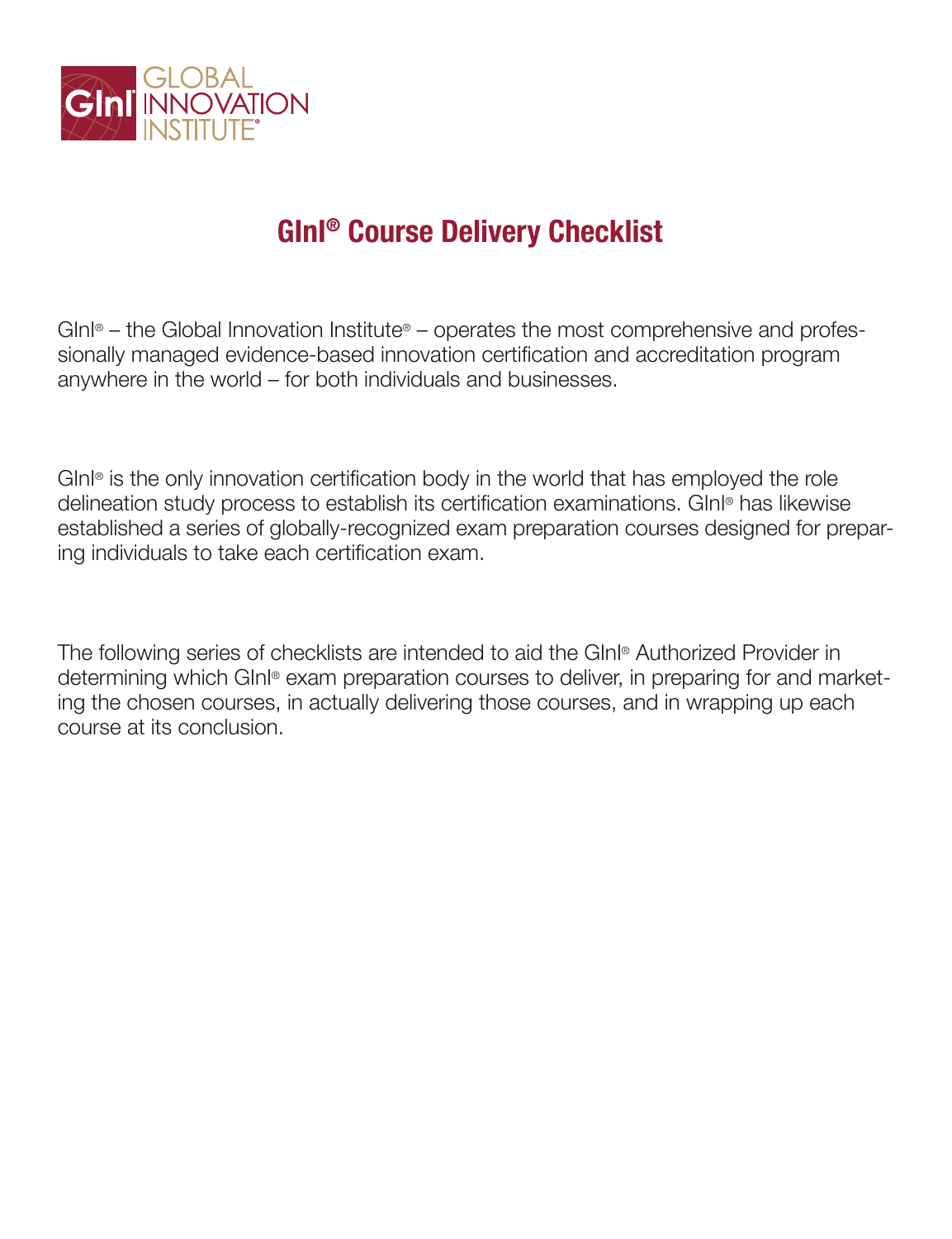

| Tasks to complete prior to delivering a Glnl® exam preparation course.                                                                                                                               |                                                                                                                                                                                                                                                                                                                                                                                                                                                                                                                 |  |  |  |
|------------------------------------------------------------------------------------------------------------------------------------------------------------------------------------------------------|-----------------------------------------------------------------------------------------------------------------------------------------------------------------------------------------------------------------------------------------------------------------------------------------------------------------------------------------------------------------------------------------------------------------------------------------------------------------------------------------------------------------|--|--|--|
| Determine what individu-<br>als and organizations in<br>your market want and<br>need, and based on this<br>establish which of the<br>GInl <sup>®</sup> exam preparation<br>courses you should offer. | The current GInl® exam preparation courses include:<br>CInP® / CDTP® / CInS® / CCInO® / AInA®.<br>Undertake research within your markets using questionnaires,<br>direct client discussions, and other means to establish which<br>of these will best address your market's unique needs and<br>desires.                                                                                                                                                                                                        |  |  |  |
| Determine what Glnl®<br>certified trainer(s) you will<br>use to deliver each<br>course.                                                                                                              | If needed, you may contact Ginl® directly to help secure one<br>or more trainers appropriate for your situation.                                                                                                                                                                                                                                                                                                                                                                                                |  |  |  |
| Establish the dates and<br>locations where you intend<br>to deliver each course.                                                                                                                     | Establish specific dates and a specific venue for each course,<br>as well as the daily class schedules you will use.<br>You should give consideration to the following matters:<br>• Who is each course targeted for?<br>• How many participants should each course target to have?<br>(Ideal class sizes are between 20 and 25).<br>. What important characteristics should be considered about<br>those who will participate in the course?<br>(For example, age, education, experience, availability, etc.). |  |  |  |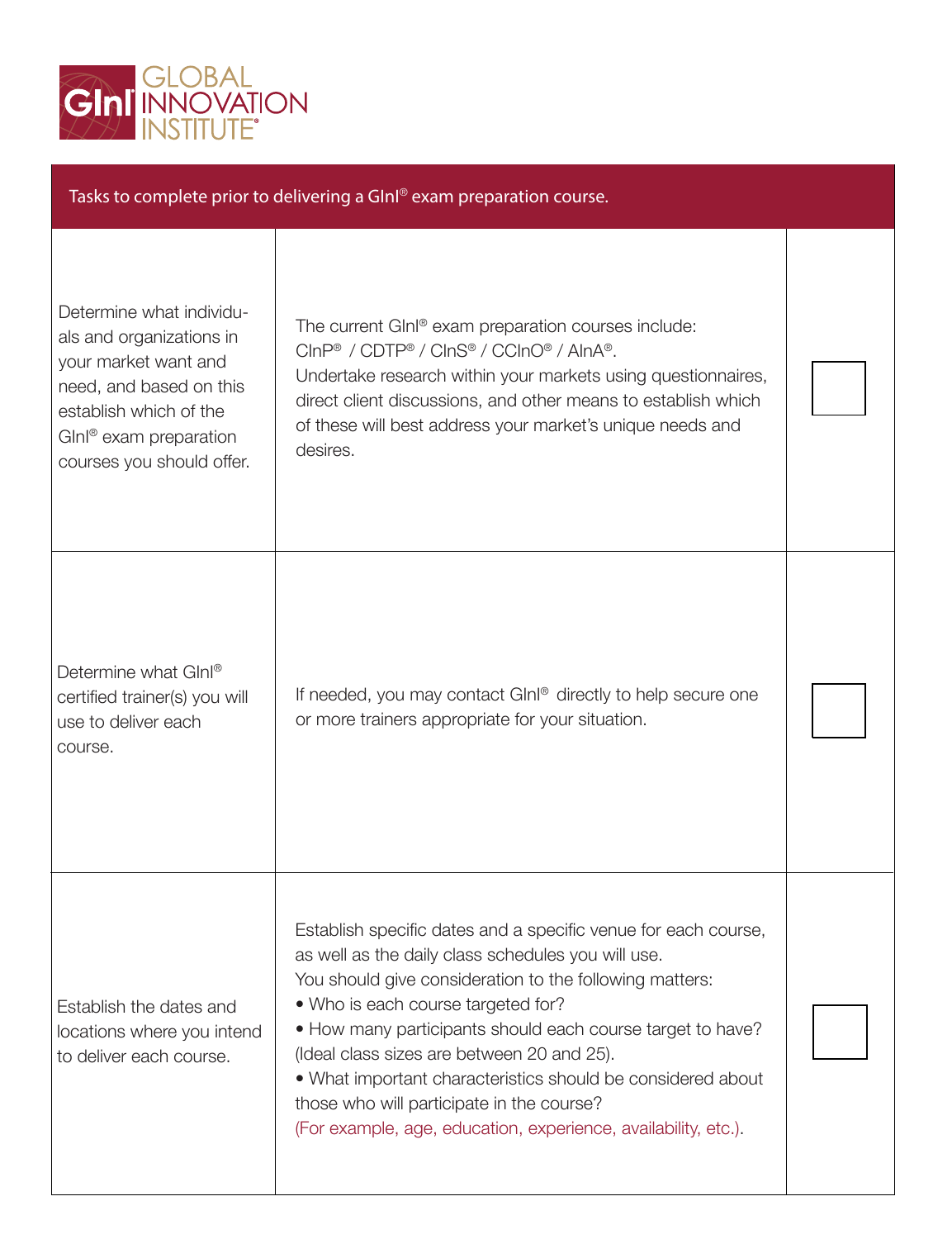

| Making preparations to deliver a Glnl® exam preparation course.                          |                                                                                                                                                                                                                                                                                                                                                                                                                                                                                                                                                                                    |  |  |  |
|------------------------------------------------------------------------------------------|------------------------------------------------------------------------------------------------------------------------------------------------------------------------------------------------------------------------------------------------------------------------------------------------------------------------------------------------------------------------------------------------------------------------------------------------------------------------------------------------------------------------------------------------------------------------------------|--|--|--|
| Establish and confirm<br>your goals and objectives<br>for each course.                   | Establish your specific goals and objectives for each<br>course, and to the extent needed, confirm these with your<br>registered participants and your chosen trainer.<br>Your primary goal should be to help prepare the partici-<br>pants for taking the corresponding GInl® certification exam.                                                                                                                                                                                                                                                                                 |  |  |  |
| Announce and market<br>each course.                                                      | Aggressively announce and market each planned course in<br>order to attract the types of individuals and organizations<br>being targeted for the course.<br>Use whichever marketing methods are believed will be the<br>most effective in letting your markets know about each<br>course, where that be your web site, email newsletters,<br>social media, videos, mobile apps, or anything else.                                                                                                                                                                                  |  |  |  |
| Manage the course<br>registration process.                                               | Establish your ideal audience profile and ideal number of<br>course participants.<br>Ensure that those registering for the course adequately<br>match this profile – including being qualified to take the<br>corresponding GInl® certification exam.<br>Ensure that you are registering an appropriate number of<br>participants (not too few; not too many) to achieve good<br>classroom dynamics for the course.                                                                                                                                                                |  |  |  |
| Plan out the logistics for<br>the course, and for each<br>day within the course.         | This will involve creating detailed plans for the following:<br>• Course location / venue<br>(including ensuring that participants have been provided<br>with directions on how to locate the venue, and any special<br>instructions they will require for parking, sign-in, etc.).<br>• Overall length of the course, in number of days.<br>• The detailed schedule for each day – times and durations<br>for starts, breaks, lunch, ending, etc.<br>• Classroom set up - tables, chairs, whiteboards, posters,<br>exercise materials, instructor lectern, projector, audio, etc. |  |  |  |
| Encourage participants to<br>procure the GInl <sup>®</sup> AInMB<br>prior to the course. | For the benefit of participants, strongly encourage each<br>person to procure and review a copy of the Glnl® Applied<br>Innovation Master Book® prior to attending the course.                                                                                                                                                                                                                                                                                                                                                                                                     |  |  |  |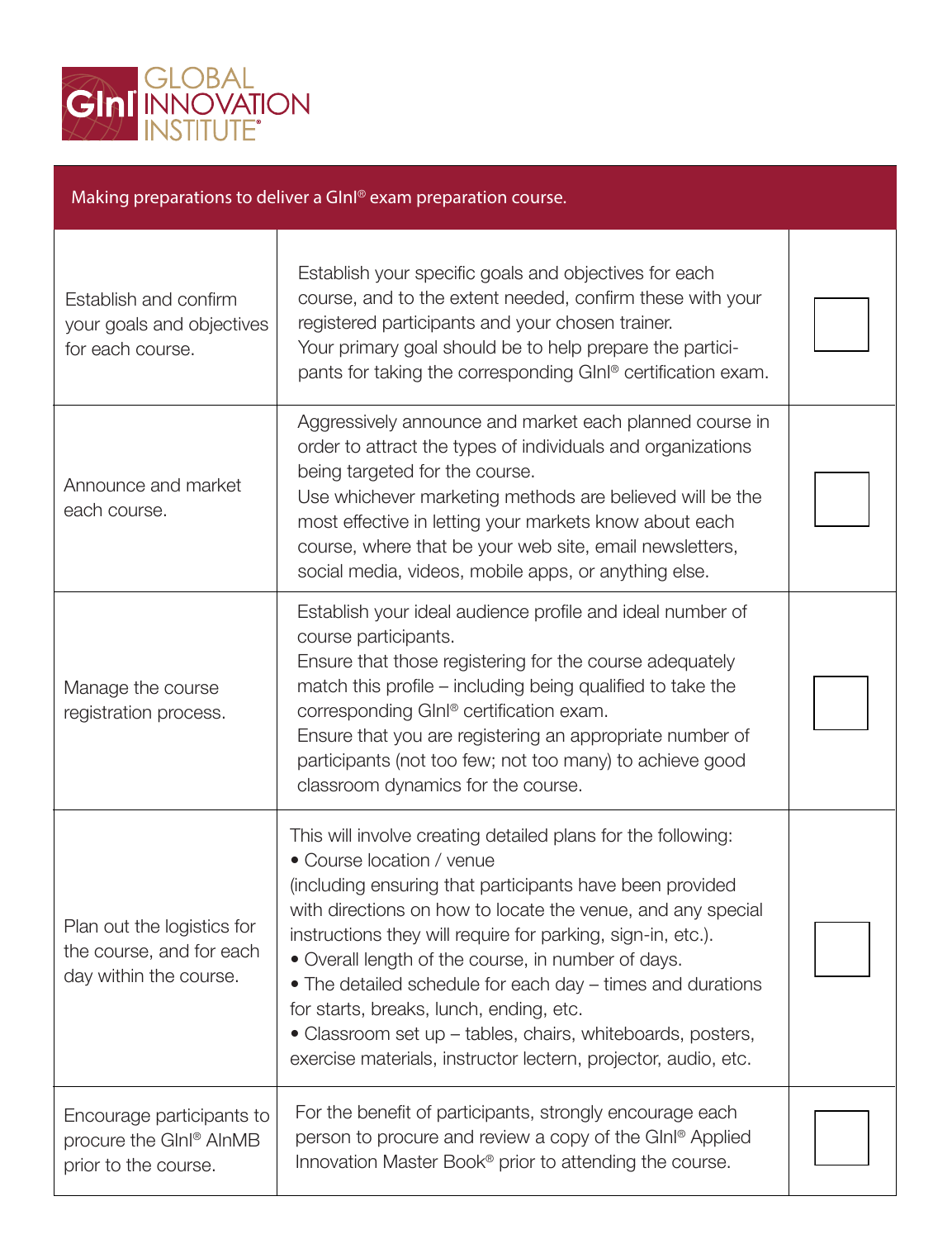

| Delivering the Glnl® exam preparation course.                                     |                                                                                                                                                                                                                                                                                                                                                                                                                                                                                                                                                                                                                                                                                                                                                                                                                                                                                                                                                                                                                                                                                                                                                                                                                                                                      |  |  |  |
|-----------------------------------------------------------------------------------|----------------------------------------------------------------------------------------------------------------------------------------------------------------------------------------------------------------------------------------------------------------------------------------------------------------------------------------------------------------------------------------------------------------------------------------------------------------------------------------------------------------------------------------------------------------------------------------------------------------------------------------------------------------------------------------------------------------------------------------------------------------------------------------------------------------------------------------------------------------------------------------------------------------------------------------------------------------------------------------------------------------------------------------------------------------------------------------------------------------------------------------------------------------------------------------------------------------------------------------------------------------------|--|--|--|
| Establish a detailed<br>agenda for the course.                                    | This will involve a detailed agenda prescribing the times for<br>introductions, recaps, lessons, Q&A sessions, exercises,<br>breaks, meals, and summarizations.                                                                                                                                                                                                                                                                                                                                                                                                                                                                                                                                                                                                                                                                                                                                                                                                                                                                                                                                                                                                                                                                                                      |  |  |  |
| Set up the classroom for<br>being able to deliver the<br>course most effectively. | Set up the classroom in such a way as to induce the best<br>possible classroom and team dynamics.<br>• Tables & chairs – ideally use round tables with $4 - 6$<br>supportive chairs distributed around each one.<br>The optimal arrangement is five tables / five teams with five<br>participants each.<br>• Whiteboard easel & flipcharts – ensure that each table /<br>team has their own whiteboard easel and flipchart with<br>several pages on it.<br>• Exercise materials – ensure that each table / team has<br>been provided with appropriate exercise materials - work-<br>ing table posters, post-it notes, markers, voting dots,<br>construction materials, etc.<br>• Wall posters – ensure that all of the large wall posters<br>used for that particular course have been placed on the<br>walls around the room is easy-to-view locations.<br>• Instructor equipment – ensure that the instructor has an<br>appropriate laptop connected to a project and audio<br>system in the room, and that he/she is provided with a<br>lectern or equivalent easy-to-use surface on which to place<br>their laptop and instructional materials. It can also be<br>useful in many cases to provide the instructor with their<br>own whiteboard easel & flipchart. |  |  |  |
| Manage the class.                                                                 | At all times, act as timekeeper and work to keep partici-<br>pants on schedule with starting the course each day and<br>with returning from breaks, as well as focused on their<br>exercise tasks during each course exercise.<br>Also ensure that no one team is disturbing the other teams<br>with excessive talking, phone calls, and so on.                                                                                                                                                                                                                                                                                                                                                                                                                                                                                                                                                                                                                                                                                                                                                                                                                                                                                                                      |  |  |  |